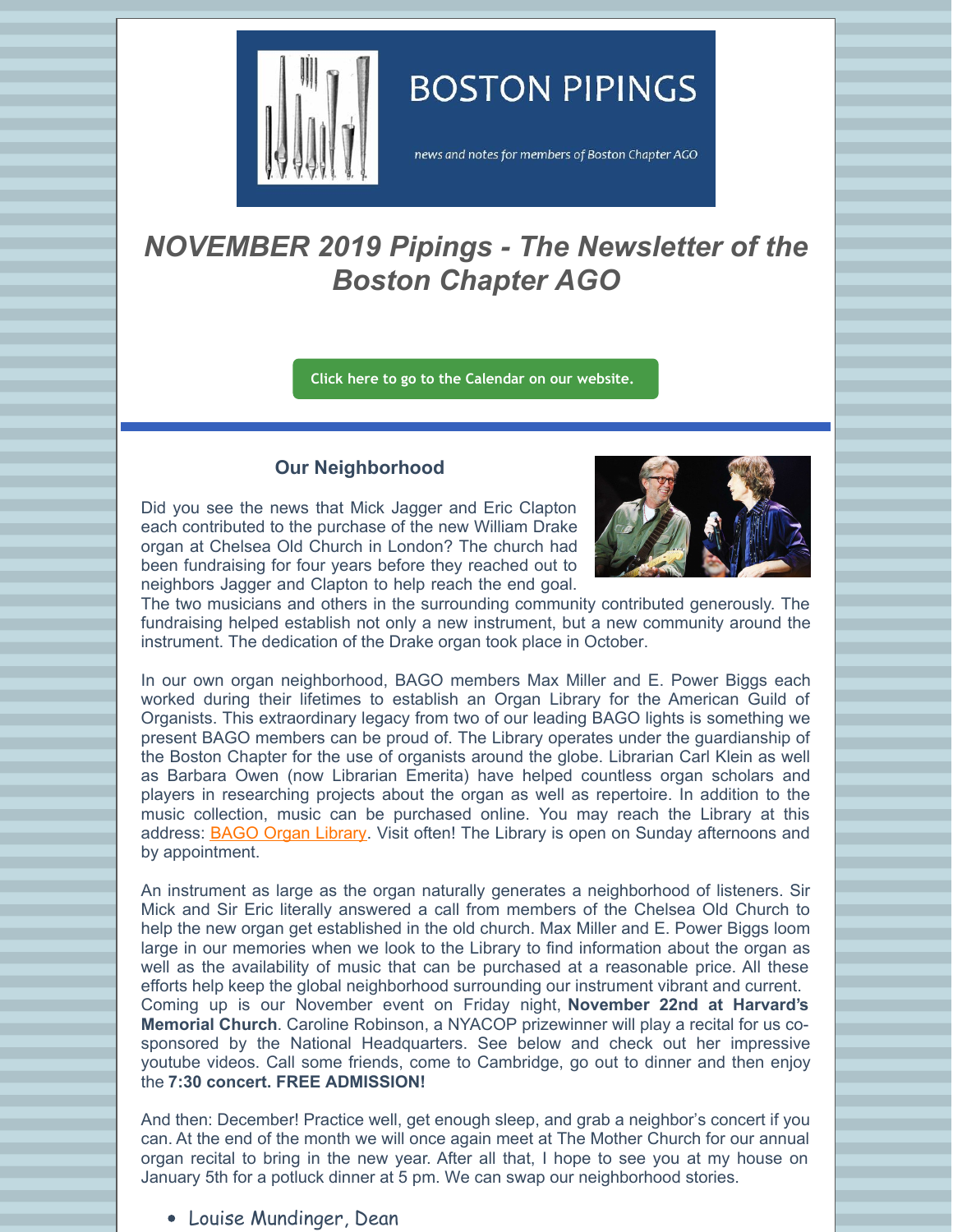

Originally from Greenville, SC, **Caroline Robinson** is a doctoral candidate in the studio of David Higgs at the Eastman School of Music. Caroline earned the Master of Music in Organ Performance in Literature at Eastman in 2016. Caroline completed her undergraduate work at the Curtis Institute of Music, where she studied with Alan Morrison. Aided by a grant from the J. William Fulbright fellowship fund, Caroline studied during the 2013-14 year at the Conservatoire à Rayonnement Régional de Toulouse with Michel Bouvard and Jan Willem Jansen (organ) and Yasuko Bouvard (harpsichord). Formative organ teachers

include Adam Pajan, Charles Tompkins (Furman University), Wilma Jensen (Nashville, TN), and Thomas Bara (Interlochen Center for the Arts).

Caroline has been featured as a solo recitalist in many venues across the United States, including at the Cathedral of St. Philip in Atlanta, New York City churches St. Thomas Fifth Avenue, St. John the Divine, and St. Patrick's Cathedral; Church of the Advent in Boston, MA; and the Cathedral of St. James, LA. Her playing has been broadcast on American Public Media's "Pipedreams", "Pipedreams LIVE!", and Philadelphia-based public radio station 90.1 WRTI's Wanamaker Organ Hour. She performed at the 2015 AGO Region III Convention and at several OHS Conventions. This summer, Caroline opened the Peoria Bach Festival (Peoria, IL) with an all-Bach solo recital. She performed the Poulenc Organ Concerto as part of the AGO Southeast Regional Convention in Myrtle Beach, SC, and she was featured on the *Pipes at One* series at St. Paul's Chapel of Trinity Wall Street.

Caroline is the Second Prize Winner of the National Young Artists Competition in Organ Performance (NYACOP), held as part of the 2018 AGO Convention in Kansas City. Caroline is the First Prize winner of the 11th annual Albert Schweitzer Organ Festival (2008) and the 10th annual West Chester University Organ Competition (2010). She was a semifinalist in the 2014 Dublin International Organ Competition.

Caroline holds the position of Minister of Music at St. Paul's Lutheran Church in Pittsford (near Rochester), NY. Previously,she served as Assistant Organist at Third Presbyterian Church in Rochester, under the leadership of Director of Music Peter DuBois. Additionally, Caroline contributes to the mission of the Eastman Rochester Organ Initiative (EROI), helping to coordinate outreach events and scholarly conferences launched by the Initiative.

Passionate about both performing and teaching, Caroline is pursuing the Masters in Theory Pedagogy at Eastman, concurrently with her organ studies. Within this degree, she teaches theory to undergraduates and investigates higher-level theory topics through the requisite coursework.

## **Program:**

(On the Skinner Organ)

Organ Sonata in E-flat (1938) - Edward Bairstow (1874-1946) • II. Allegro Giocoso

Fantaisie No. 2 in D-flat, Op. 101 - Camille Saint-Saëns (1835-1921)

(On the Fisk Organ)

From the Clavierübung III - Johann Sebastian Bach (1685-1750)